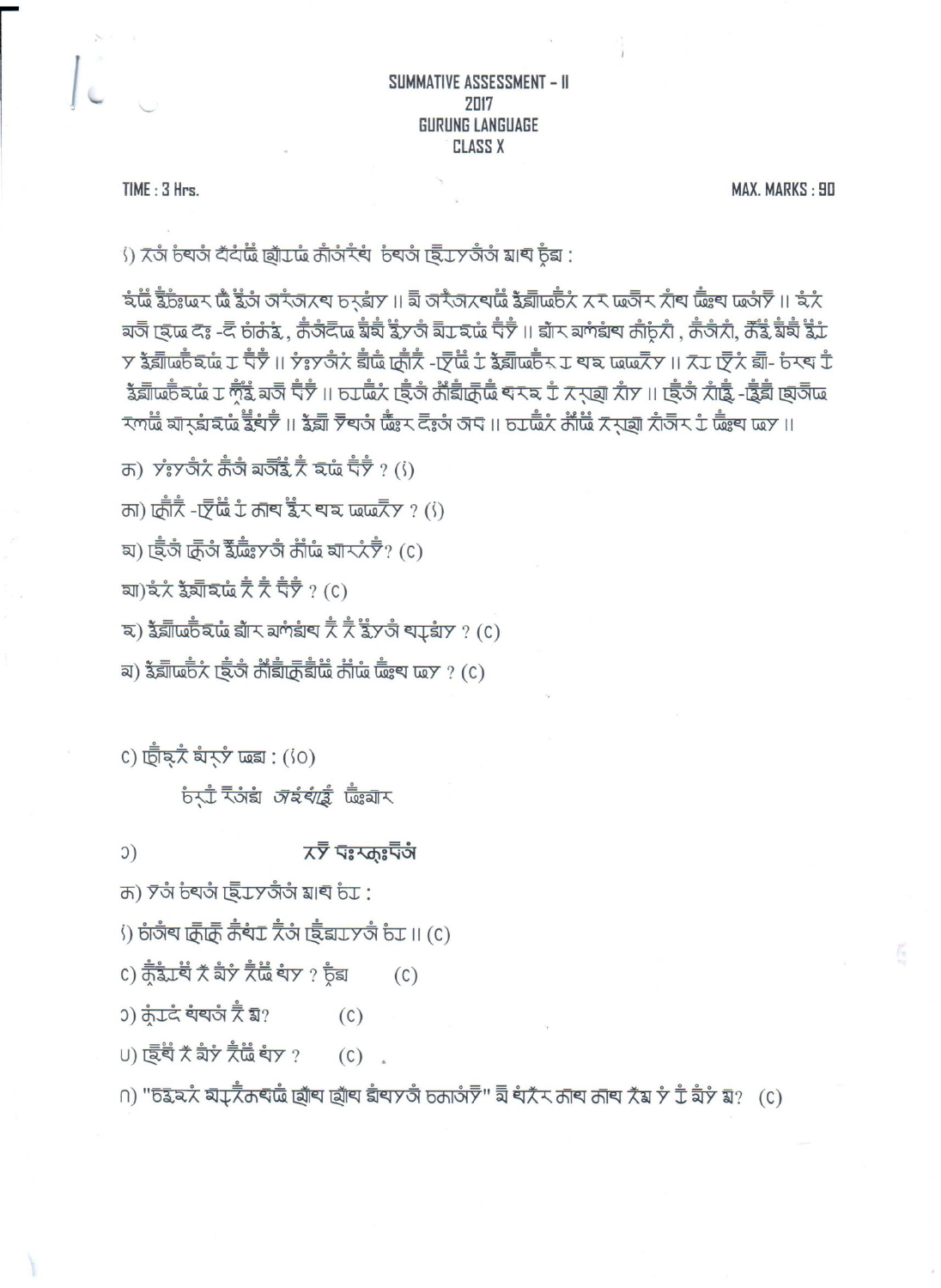s) <del>ফ</del>៊ឺঃ हैं ढ़ि थै़y ? ब्रै ब्रैंब्रै कार्ढ ঈ ? हैं हैं ? ह्यई तैंथ फैं: त्रैंढ़ि थैy 0) - क्रांक्व पे ड्रैं क्वाँक्वर प्रैं प्रैं प्र बॉप्डें कैंअँरैंथ हैब्र II (n) (n)

**u) ⊼⊽ শ্রহ** 

ক) "  $\bar{\chi}$ ই লি্ডিয়ে ট্ৰেঁ " প্ৰেম্ব মুক্ মুক্ মুক্ মুক্ মুক্ মুক্তি দি বুঁড়া বিটা (n)

না) ইৱী লৃগ হয় টুৱা মাত্ৰ মৰ্ত্য লৃগ কাৰ্য য় টুৱা (∩)

ম)  $\tt \tilde{\vec{z}}$ য়তা  $\frac{1}{2}\mathbf{\tilde{z}}$  (c)

ক) কাঁইঁথ $\,$  C) ল্যেঁড়েই

 $\bigcap$   $\overline{y}$ ै के पुरुष प्रति के स्वाद्य  $\overline{z}$ : -

ক) দ্ভ্ৰদস্<sup>ৱা</sup> কাৰ্ট চৰ্য়েঁস ? (S)

ਨा) স্টুঁঅ  $\gamma$  স্টুঁ স্টুঁ  $\overline{\nabla}$ ট্রে ?  $(5)$ 

ম)  $\overline{X}$ ু মাঁথ ইল কাৰ্ট  $\overline{\overline{Y}}$  ? (i)

মা) ট্ৰেলী $\hat{\bar{\pi}}$  নী মস?  $(\mathfrak{h})$ 

 $\overline{z}$ ) ক্ৰিঁলিস টিসৰাজী কী অ্যান্নীস ? (S)

a) ছেঁতাঁ ল্যু্দ্ৰেং কাব্য ট্ৰেং ই ট্ৰেলী ছাঁৰ্য  $\overline{XY}$ ? (C)

 $\overline{a}$ ) মঃ $\dot{\tilde{y}}$ ৰ্ট্কে মেৰ্ট্ কাঁ $\dot{\tilde{y}}$ ডু $\overline{\tilde{X}}$ স ? (C)

 $\tilde{a}$ )  $\tilde{a}$  $\tilde{a}$ रण  $\tilde{a}$  हैं कर्जर  $\tilde{a}$  ,  $\tilde{b}$   $\tilde{c}$   $\tilde{d}$   $\tilde{c}$   $\tilde{d}$   $\tilde{c}$   $\tilde{d}$   $\tilde{c}$   $\tilde{d}$   $\tilde{c}$   $\tilde{d}$   $\tilde{c}$   $\tilde{c}$   $\tilde{c}$   $\tilde{c}$   $\tilde{c}$   $\tilde{c}$   $\tilde{c}$ 

 $\overline{a}$ ll) वावार्यर रैं हैं हैं रैं हैं हर्ज्य (C)

ল) আূ $\vec{L}$ ট্ম তাক্রাহ্রঁ  $\vec{\lambda}$ ንঁ সতাঁ $\vec{\lambda}$  ই ডিস $?$  (C)

 $\vec{z}$  ,  $\vec{z}$  , जिल्लैं की बेयड़ाइँ वर् $\vec{x}$  की लिल्लि (n)

বা) কাব্য কাব্য ট $\frac{1}{2}$ য়েন্ই সূঁ বাঁৰ্য়সতাঁ $\chi$  ইল দ্ৰেয় (টু দ্ৰিতা ? (n)

ব) হঁ $\chi$ ব য়াব ক্ৰীঁসঁকে চঁ $\mathbb J$  :

 $\overline{S}$ ) ক্ৰিন্দিক চিতাৰ্ঘাৰ্ট (S)  $\overline{S}$ 

ਨ) থক্য ব্যুৱস কা) সম্মই ব্যুৱস ম) চয়্সয ব্যুৱস মা) মাম ব্যুৱস ।।

C) ক্ৰয়স্মৱ নাঁই ঘঁটি বাঁৰ বাঁৰ

 $\sigma$ )  $\frac{1}{2}$  $\frac{1}{2}$  $\sigma$   $\frac{1}{2}$  $\frac{1}{2}$  $\frac{1}{2}$  $\frac{1}{2}$  $\frac{1}{2}$  $\frac{1}{2}$  $\frac{1}{2}$  $\frac{1}{2}$  $\frac{1}{2}$ **মা) 7 x 7** ll ম) ঢ়েঁ  $\bar{\bar{z}}$ 

 $D)$  দ্ৰ্দ্ৰিয়ে যাঁৱ মাঁৰা ছাল

 $(5)$ 

 $(5)$